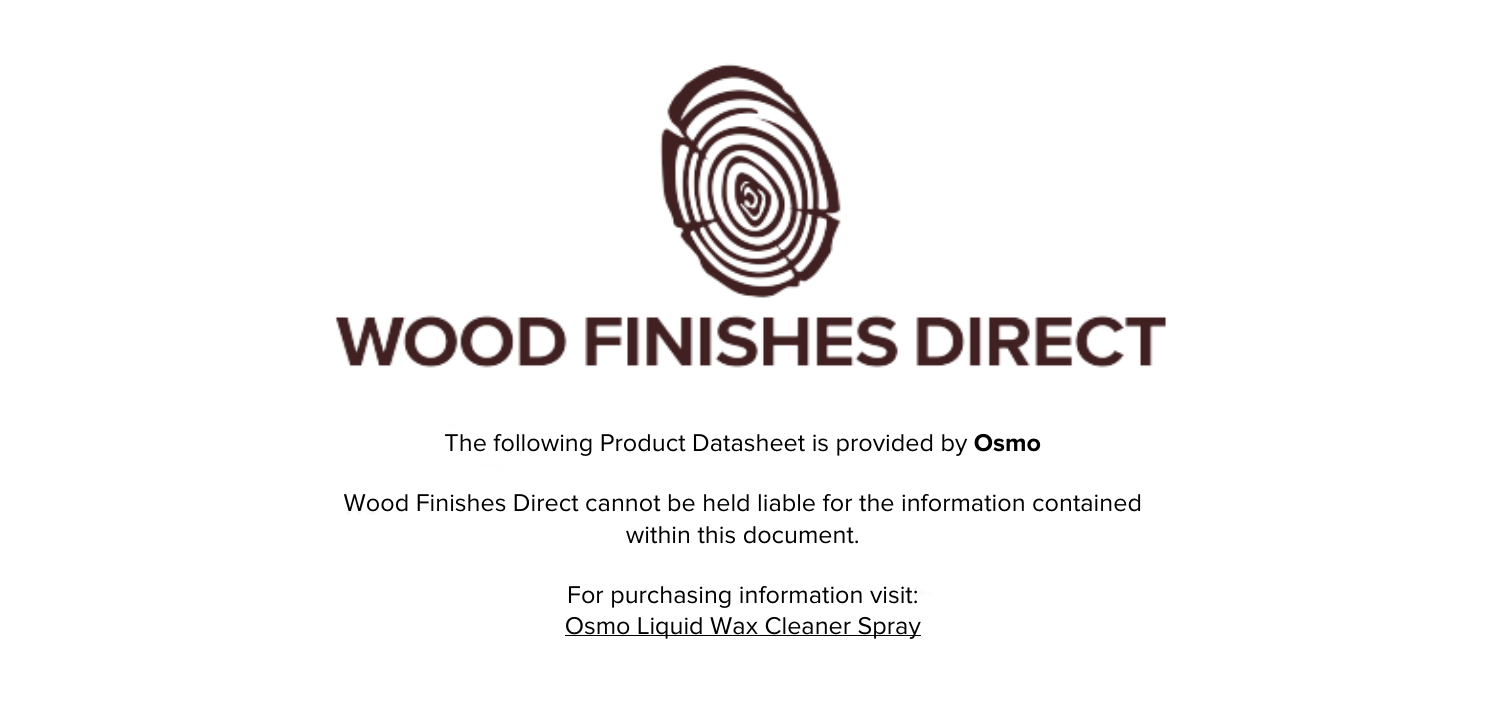

# **LIQUID WAX CLEANER** Clean and refresh in one step!



Clear

Transparent





# PRODUCT DESCRIPTION

Clear or transparent wax-based care product for occasionally refreshing interior wooden flooring with Polyx®-Oil surfaces, furniture as well as other interior oiled and waxed wood surfaces.

Through appropriate care, the surface is provided with the natural, safe hard waxes (carnauba and candelilla waxes). The floor stays hard-wearing without forming a film.

# RECOMMENDED USE

Osmo Liquid Wax Cleaner / Spray is ideal for removing tough stains, e.g. grease or shoe polish, and best suited for refreshing all surfaces treated with Osmo Polyx®-Oil.

# **INGREDIENTS**

Based on natural plant waxes (carnauba wax, candelilla wax); paraffin, aliphatic hydrocarbons (>30%). Detailed declaration of ingredients available upon request.

# **TECHNICAL DATA**

Specific gravity: 0.77-0.8 g/cm<sup>3</sup> Viscosity: >30s DIN EN ISO 2431/3 mm, viscid Odour: faint/mild, odourless after drying Flash point: >60°C acc. DIN EN ISO 2719

# Storage

Up to 5 years and longer if container is kept dry and closed tightly. If thickened by frost, store for 24-36 hours at room temperature before use.

# **SURFACE PREPARATION**

Wood surface must be dust-free and dry. For this purpose generally a dust mop, a mop or a vacuum cleaner is suitable. For simple cleaning and maintenance, Osmo Opti-Set (Dust-Mop, Micro-Mop Plush and an Active Fibre Cloth) is highly recommended.

For cleaning high-traffic and heavily soiled flooring. e.g. in public spaces, use Osmo Micro-Mop (water mixed with Osmo Wash and Care) and buffed dry afterwards.

# METHODS OF APPLICATION

Manual application:

For removing stains and for intensive maintenance, please use Osmo Liquid Wax Cleaner with our Active Fibre Cloth (approx. 2 teaspoons per m<sup>2</sup>).

Rub away especially tough stains with Osmo Liquid Wax Cleaner with a cloth or a Scotchpad.

Mechanically application:

Apply Osmo Liquid Wax Cleaner with a single disc machine and a white pad (approx. 2 teaspoons per m<sup>2</sup>). Spread Liquid Wax Cleaner on the surface evenly and massage in.

Should streaks appear, either turn the pad over or use a new pad, also see FloorXCenter description.

To achieve a higher gloss level, polish the dried surface with a white pad.

# **CLEANING OF TOOLS**

With Osmo Brush Cleaner (free of aromatic compounds).

# **DRYING TIME**

Approx. 30-40 minutes (normal climatic conditions, 23 °C/50 % rel. humidity). Lower temperatures and/or higher air humidity can increase the drying time. Allow for good ventilation while drying.

# COVERAGE

Product coverage of Osmo Liquid Wax Cleaner / Spray strongly depends on the absorption and on the amount of dirt and stains on the substrate. (1 litre of care product covers approx. 80-100 m<sup>2</sup>, 2 teaspoons for approx.  $1 \text{ m}^2$ ).

Page 1 - LIQUID WAX CLEANER